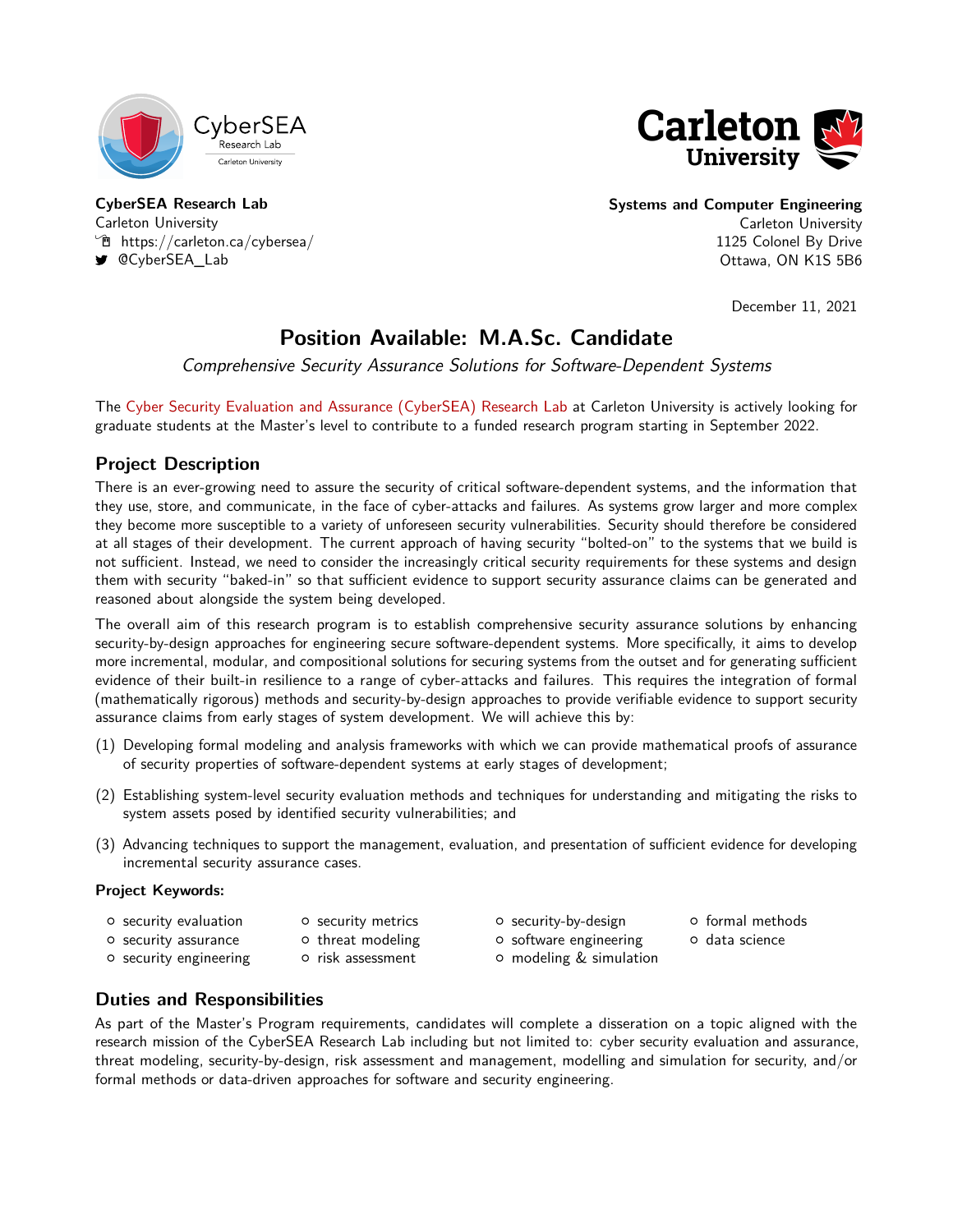#### **Related Literature References**

- [1] Q. Rouland, B. Hamid, and J. Jaskolka. [Specification, detection, and treatment of STRIDE threats for software](https://doi.org/10.1016/j.sysarc.2021.102073) [components: Modeling, formal methods, and tool support.](https://doi.org/10.1016/j.sysarc.2021.102073) Journal of Systems Architecture, 117:102073, 2021.
- [2] J. Jaskolka. [Recommendations for effective security assurance of software-dependent systems.](https://doi.org/10.1007/978-3-030-52243-8_37) In K. Arai, S. Kapoor, and R. Bhatia, editors, *Intelligent Computing, SAI 2020*, volume 1230 of Advances in Intelligent Systems and Computing, pages 511–531. Springer, Cham, July 2020.
- [3] A. Jawad and J. Jaskolka. [Analyzing the impact of cyberattacks on industrial control systems using timed automata.](#page-0-0) In Proceedings of the 21st IEEE International Conference on Software Quality, Reliability, and Security, QRS 2021, page 12, Hainan Island, China, 2021. (To Appear).
- [4] J. Samuel, J. Jaskolka, and G.O.M. Yee. [Analyzing structural security posture to evaluate system design decisions.](#page-0-0) In Proceedings of the 21st IEEE International Conference on Software Quality, Reliability, and Security, QRS 2021, page 12, Hainan Island, China, 2021. (To Appear).
- [5] L. Newton and J. Jaskolka. [Analyzing implicit interactions to identify weak points in cyber-physical system designs.](https://doi.org/10.1109/RWS52686.2021.9611810) In Proceedings of the Resilience Week 2021 Symposium, pages 1–8, Salt Lake City, UT, USA, 2021.
- [6] J. Jaskolka and J. Villasenor. [An approach for identifying and analyzing implicit interactions in distributed systems.](https://doi.org/10.1109/TR.2017.2665164) IEEE Transactions on Reliability, 66(2):529-546, 2017.

#### **Desired Skills/Qualifications**

Suitable candidates will have a Bachelor's degree in Software Engineering, Computer Science, or a related field. Ideal candidates will be self-motivated with an ability to work independently and to communicate effectively in a team environment. A background in computer security, software engineering processes and concepts, and software/system requirements, architecture, and design is highly desirable. Experience with formal methods, data science, and/or modeling & simulation is considered an asset.

All candidates must satisfy the [Minimum Admission Requirements for Master's Programs](https://graduate.carleton.ca/apply-online/minimum-requirements/) at Carleton University. International candidates must also ensure that they satisfy the [English as a Second Language Requirements.](https://graduate.carleton.ca/international/english-second-language/) In all cases, these requirements will be strictly enforced when evaluating an application for admission.

#### **Funding**

Successful candidates for this position will be eligible for funding in the form of a research assistantship. Specific funding details are determined at the time of offer and consider numerous factors such as academic standing, research potential, availability of funds, eligibility for teaching assistantship and/or scholarships, etc.

#### **Host Research Institute Information**

[Carleton University](https://carleton.ca/) is a public comprehensive university, founded in 1942, in Ottawa, Ontario, Canada. The research-intensive Faculty of Engineering and Design at Carleton University is recognized as one of Canada's leading institutions in the study and research of engineering, architecture, industrial design and information technology. Since the inception of engineering at Carleton in 1945, our experts have pushed the bounds of innovation and discovery. Carleton focuses on anticipating the needs of industry and society, and offers forward-thinking programs with real world application and produces research that is helping to shape our present and future. The [Department of Systems and](https://carleton.ca/sce/) [Computer Engineering](https://carleton.ca/sce/) is a recognized world-class institution in software engineering, computer systems engineering, communications engineering, and biomedical engineering. Together with the Department of Electronics, the Department of Systems and Computer Engineering constitutes one of the largest and most research-intensive centres for Electrical and Computer Engineering and Software Engineering education and research in Canada. The [Cyber Security Evaluation](https://carleton.ca/cybersea/) [and Assurance \(CyberSEA\) Research Lab](https://carleton.ca/cybersea/) conducts advanced academic research to develop systematic and rigorous approaches for evaluating and assuring the cyber security of software-dependent systems.